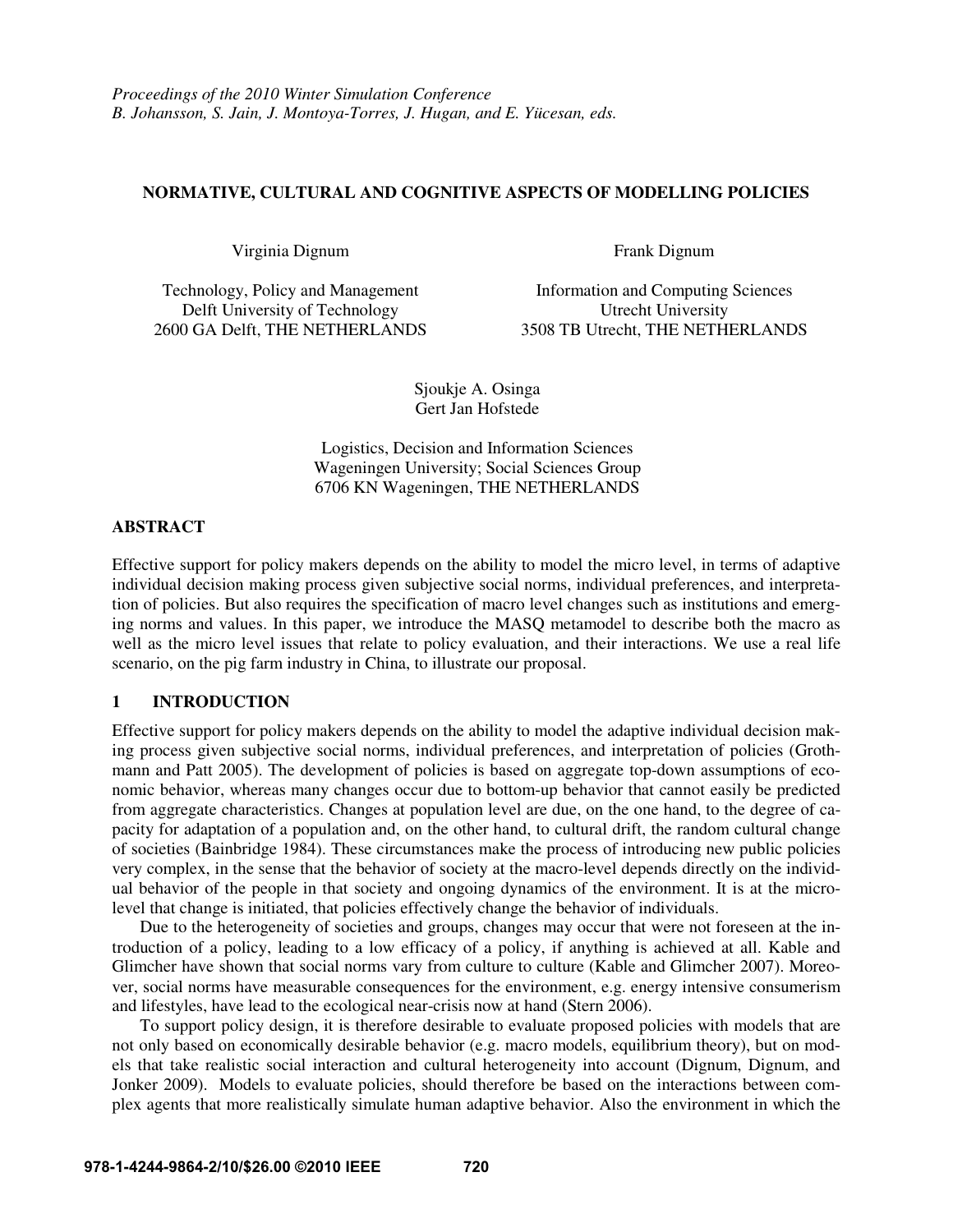agents act needs to be represented dynamically, under the assumption that the environment influences the behavior of agents as well. Because of the magnitude of the world to be modeled, aggregation may still be necessary for sake of computational reduction.

The above considerations indicate that the design and analysis of policies is a complex task. Many highly interconnected and unforeseen factors influence the applicability and result of new policies. This makes it hard to evaluate a (new) policy and foresee its implications. Macro-economic models are often fairly simple and founded on the principle of appropriate risk weighted return. System dynamics approaches (Sterman 2000) are often used for this effect and focus on the understanding of overall behavior of complex systems over time (e.g., causal feedback loops, nonlinearity). However, they are not well suited to study the effects on individuals and groups involved. That is, those models do not provide the instruments to evaluate a policy at the micro-level of implementation and are not able to handle uncertain situations. On the other hand, micro-models of individuals and groups, usually based on agent models for emergent global behavior, such as Agent Based Social Simulation (ABSS), don't provide means to specify and regulate normative global restrictions (Macy and Willer 2002, Silverman et al. 2006).

Since macro-models do not suffice, policy design has turned to developing and studying agent-based simulations, i.e., micro-level models. In correspondence with the good scientific practice of parsimony, current ABSS models are based on agents with simple cognitive capabilities. However, the societies being modeled in policy making relate to real people with real needs and personalities, often of a multi-cultural composition. Those circumstances require the agents to be diversified to accommodate these facts.

In this paper, we introduce a model to describe both the macro as well as the micro issues that relate to policy evaluation. We use a real life scenario, on the pig farm industry in China to illustrate our proposal. The paper is organized as follows: in the next section, we introduce a working scenario that will be used throughout the paper to illustrate the different aspects. In section 3, we discuss the necessity to integrate macro and micro levels of decision making, and propose the OperA model as a means for this integration. In section 4, we describe the MASQ metamodel of societies and individuals, and in section 5, we discuss how culture evolves. We present conclusions and directions for future work in section 6.

#### **2 SCENARIO: CHINESE PIG FARMERS**

China produces and consumes 50% of the entire world's pork. The Chinese government has targets and requirements for the pork sector, but the majority of producers are individual farmers who act on their own authority. It is assumed that improving information systems will increase the sector's average product quality. The project described in (Osinga et al. 2010) investigates the supposed link between information provision and product quality, and seeks to find what insights agent-based simulation models can give in the observed discrepancy between the two levels of sectoral information management.

Multiple levels are a characteristic of Chinese society: China's centralized government has the power to implement measures in a relatively short time, in a vertical chain through successively lower levels of government. Responsibilities are person-based rather than rule-based within a multi-layered hierarchical structure (Jahiel 1998). The government has clear targets in these times of economic growth: both pork volume and quality must increase (China 2007). On the other hand, there is a large population of individual pig producers consisting of many farmers who, on average, have a relatively small number of pigs. It is not easy to find a strategy to reach and inform all farmers. Moreover, the individual farmers are heterogeneous: even if all farmers acquire improved information, there is no guarantee that they will act on it, for instance, will adopt the measures brought to them. Decisions are not only based on economic arguments but for a whole variety of reasons, including peer pressure and conformance to authority. Personality traits and cultural attributes influence the decision to act on the received information. In short, and taking the perspective of the pig farmers, the following elements are relevant: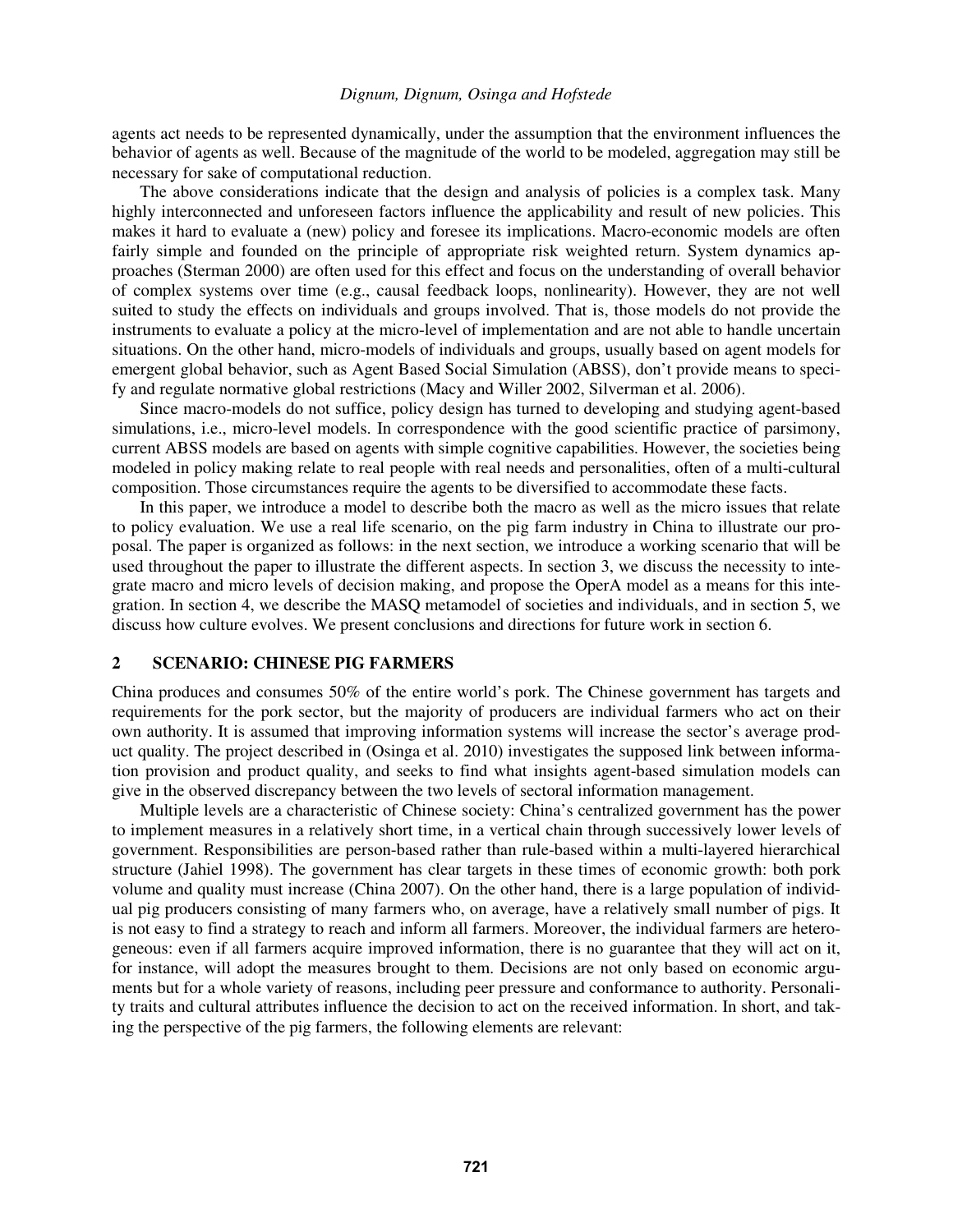- **Informing behavior of the government.** National policy is implemented at provincial level through county bureaus that send out officials to the villages to inform the farmers in their districts. They inspect, give instruction, and distribute medicines, sometimes with help of veterinary service providers or independent companies.
- **Motivations, abilities and actions of farmers.** For every decision to change something there is an underlying motivation, related to satisfaction with the current situation. Satisfaction in its turn is related to personality characteristics: it depends on a farmer's personality whether for example a certain income is satisfactory or not. Abilities of a farmer also determine his motivation to change something: some farmers have more skills to get things done than others.
- **Business network of farmers.** Some farmers have an agreement with a local slaughter with minimal capacity, who sells the meat himself in the same neighbourhood. Others arrange their pigs to be taken to middle-sized slaughterhouses with a capacity of less than 100 pigs per day, whose pigs are sold in the wet markets. Or they deliver to larger slaughterhouses that have contacts with restaurants or local supermarkets. Direct contact with a slaughterhouse is worthwhile for a farmer, because it requires no profit to be earned by an intermediary pork dealer. But not all farmers manage to have these contacts.
- **Social network of farmers.** Many farmers live in close-knit rural communities: their market linkages are embedded in relationships. They share practices with other farmers, who are often family members or neighbours. Therefore, also their social network plays a role when exchanging information and making decisions.

For the sector as a whole, the aim is to improve total pig quality in all market segments. However, demand varies with respect to specific products and also depends on marketing channel. Certain pork products require high quality pig meat (e.g. cutlets for restaurants), but it is more practical to use lower quality for other pork products (e.g. sausages for the fresh market). Ideally, there is a balance between supply and demand for certain quality. When global demand changes, individual farmers should take decisions in order to adapt.

# **3 MULTI LEVEL SIMULATION**

There is increasing recognition of the need for research that links the micro- and macro level dimensions of social behavior. In particular, research on local communities has concentrated primarily on *individuals* as the causal unit of empirical analysis and theoretical inference, particularly with regard to psychological adjustment. As a consequence, research on communities has tended to neglect two crucial issues: the macro-social determinants of community social organization and the contextual effects of community structure on individual behavior (Sampson 1991). On the other hand, the validation of agent-based computational models and simulation results is done mostly from a macro-level perspective (*e.g.*, organizational performance caused by interactions among individual agents). However, Gilbert claims that "*to validate a model completely, it is necessary to confirm that both the macro-level relationships are as expected and the micro-level behaviors are adequate representations of the actors' activity*" (Gilbert 2004).

In order to connect macro and micro levels of modeling, in our previous work we have presented a multiple level framework for the modeling of complex social organizations (Dignum 2004). The OperA framework consists of three interrelated models. The macro level, dealing with the performance, structure, and behavior of the whole organization, is described in the Organizational Model (OM). This level describes the macro level and determines the way roles are related with each other, and how role goals and norms are 'passed' between related roles. The agent population as a society, the micro level, is specified independently of the OM as a set of individual, heterogeneous agents possibly developed and owned by different parties. The relation between agent (micro) and organizational (macro) level is specified in a meso level, the Social Model (SM) in terms of social contracts that make explicit the commitments regulating the enactment of roles by individual agents.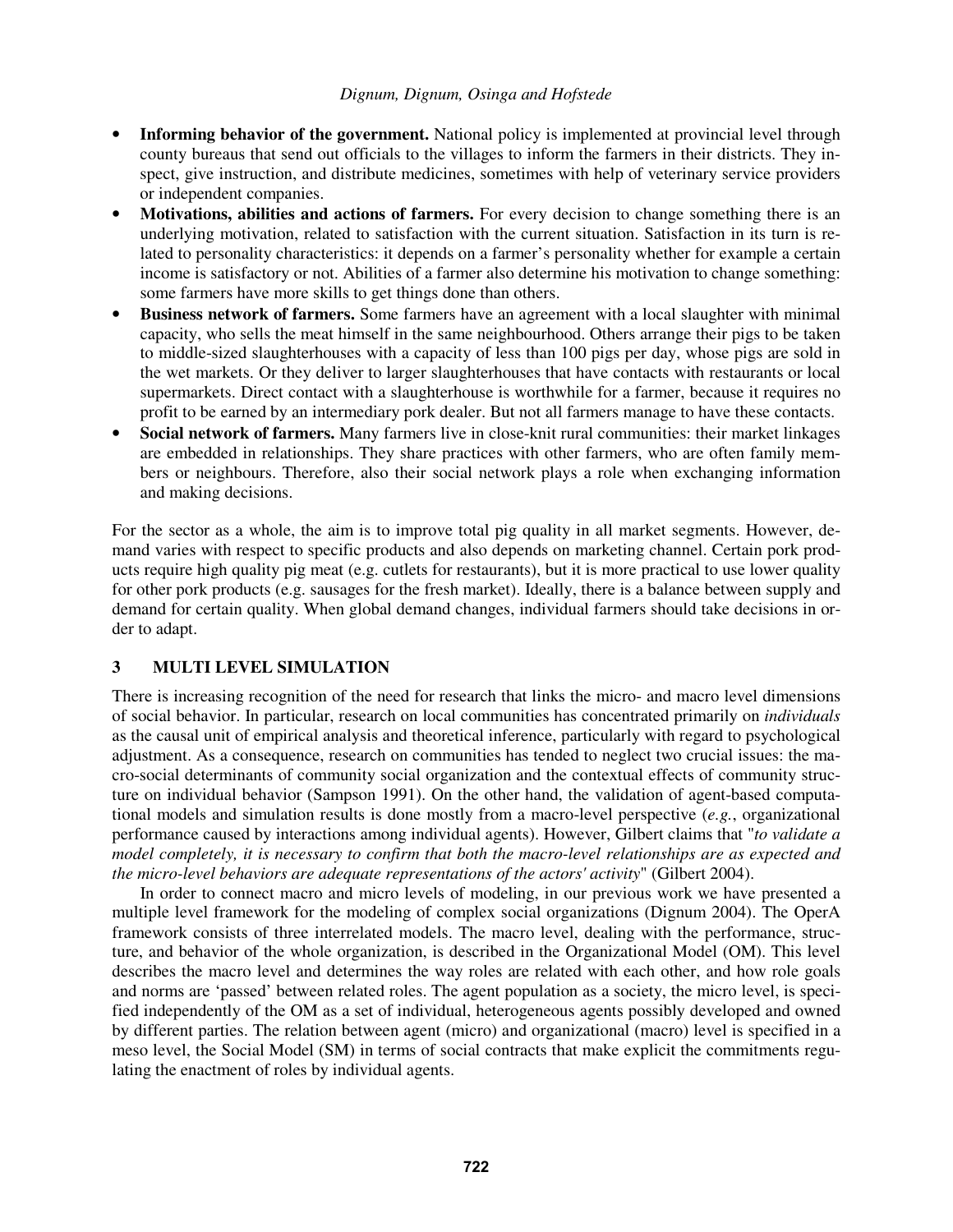The Social Model describes the arrangements between actors to regulate their relations, tasks, responsibilities, allocation of costs, benefits and risks. This is done in the context and restricted by the OM that defines general regulations that always should be adhered to. Social contracts thus describe the capabilities and responsibilities of an agent within the society. The use of contracts to describe the activity of the system allows, on one hand, for flexibility in the balance between organizational aims (macro concerns) and agent desires (micro concerns) and, on the other hand, for verification of the outcome of the system. Finally, given an agent population for a society, the Interaction Model (IM) describes possible interaction between agents. Once all models have been specified, the characteristics and requirements of the society can be incorporated in the implemented software agents themselves. Agents will thus contain enough information and capabilities to interact with others according to the society specification.

In OperA, the organizational model of a society reflects the requirements of the organization's owners. Agents are seen as autonomous communicative entities that will perform society role(s) as a means to realize their own goals according to their own internal aims and architecture. In contrast, constrained by the organizational design, activity is dependent on the capabilities of actual agents present in the society at a given moment. This means that several agent populations are possible for each organizational model, and the objectives of the society will be achieved in different ways. The characteristics and requirements of the society specified in the society model are then incorporated in the software agents themselves as adequate combinations of perceptual and effectual capacities. Agents will thus contain enough information and capabilities to interact with others according to the society specification.

Although the OperA framework gave a good starting point to model societies from both a macro and micro perspective it does not support the modeling of the internal deliberations and personality of agents and more important does not include the cultural dimensions of society. In the next section we introduce the scenario that we try to model and that illustrates the need of cultural and personality characteristics. In section 4 we introduce the MASQ meta-model. This rich, but general meta-model can be used to structure the components that are needed to model all aspects of the scenario. We show how different parts can be concretely modeled using elements from OperA and then concentrate on the role of culture and culture change as determining factor in this use case.



Figure 1: Integrating macro and micro level for the Chinese pig farmer case, from viewpoint of focal farmer.

### **4 SIMULATION METAMODEL**

In this section we introduce the MASQ meta-model as a means to structure rich agent based models for simulations. We have developed a micro-macro simulation platform, ABC Lab that supports policy design (Tranier, Dignum, and Dignum 2009). This platform is based on the MASQ meta-model that enables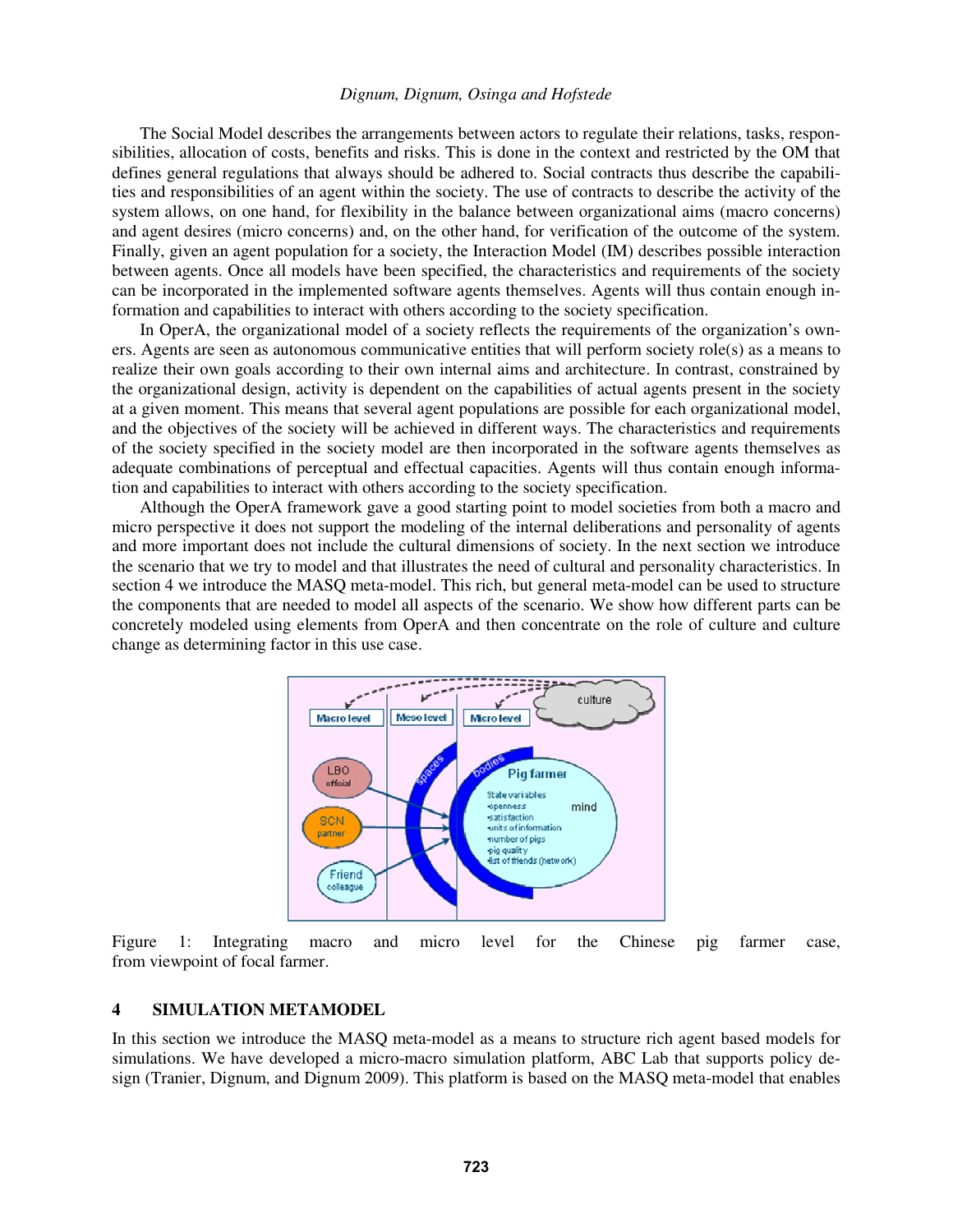the integration of all aspects described above (actors, environment, interaction, organizations and institutions).

### **4.1 MASQ Metamodel**

MASQ provides a 4-quadrant framework (Wilber 2001), where the analysis and design of a system is performed along two axes: an interior/exterior axis, and an individual/collective axis. In this section, we introduce the main concepts of the MASQ meta-model. For a more detailed description of MASQ see (Ferber, Stratulat, and Tranier 2009).

Distinguishing between exterior and interior perspective means distinguishing facts (objectivity) and opinions (subjectivity). From the exterior perspective we consider what is observable in the environment (e.g. a behavior exhibited by an agent, a property of an object), whereas from the interior perspective we consider the mental representations about the environment, the decision-making processes, and more generally anything which is a matter of interpretation. The individual/collective distinction is commonly used to analyze complex systems. From an individual point of view, each atomic component of the system is described separately, while from a collective point of view the system is described in terms of the relations who link together all its components and the interactions that occur between them. A 4-quadrant framework consists in the combination of these two axes – interior vs. exterior, and individual vs. collective.



Figure 2: The 4 MASQ quadrants

The MASQ meta-model provides four basic constructs – *Mind, Object/Body, Space, Culture* – to describe a complex social system, each of them capturing one of the four quadrants.

- **Mind**. (Interior-Individual) A mind is the internal architecture of an agent, i.e. its decision-making component. The mind is responsible for the behavior selection of the agent (what it intends to do), but not for the behavior execution (what it can do and what it actually does in the environment). This behavior selection takes as input the perceptions of the environment.
- **Object/Body**. (Exterior-Individual) Objects and bodies are individual entities that compose the environment. They are characterized by a static state which describes their properties (e.g. the dimension of a ball), and a dynamic state which describes their individual activity (e.g. a ball which is rolling). Unlike minds, objects and bodies are neither proactive, nor autonomous. Their evolution is entirely determined by the laws of the environment and the different activities that occur in it. Bodies are special objects that are connected to a mind. A body allows its mind to act on its environment, perceive it and be perceived by other minds. It is the manifestation of an agent in its environment; it allows its very existence in it. A mind does not have an absolute control over its body but influences it. A body then reacts to the received influences according to the laws of the environment. Thus, the body allows for the definition of the action capabilities of an agent within the environment. It also defines the per-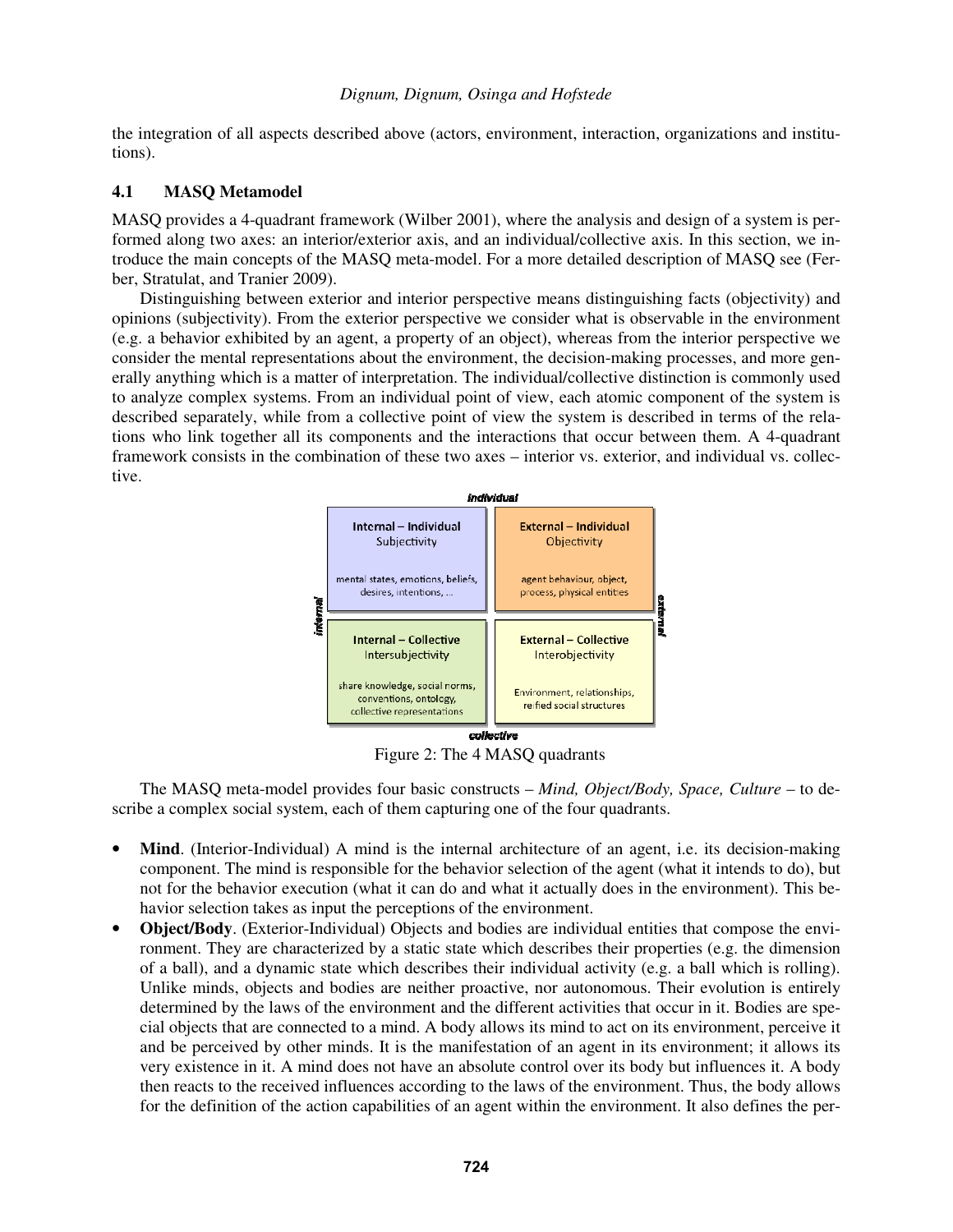ception capabilities of a mind. Bodies don't have to be physical bodies. They can also be defined in terms of speech acts that a mind can use and messages that it can receive.

- **Space**. (Exterior-Collective) The overall environment is described through several spaces. A space includes objects and bodies, establishes the structure which interconnects it (e.g. a spatial topology, a network, ...), handles the interferences that result from the combination of the individual activities (e.g. a collision between two rolling balls, protocols used between agents) and defines its own dynamics (e.g. gravity). For the agents who have a body within a space, that space represents a specific context for their activities and interactions with the other entities of the space. One agent has a unique mind but may have several bodies in different spaces. Therefore different types of activity can be modeled separately by different spaces, each of them defining a specific structure and a dynamics. Moreover, the concept of space can be used to model both physical and social environments. A social space models specific and deterministic social structures of interaction and contains social bodies, a social body being the manifestation of an agent playing a role.
- **Culture**. (Interior-Collective) The environment, which is described by spaces and objects, is factual: things are as they are. It constitutes the brute reality in the sense given by (Searle 1997). A culture provides means for a group of individuals to build cultural (or institutional) interpretations of the environment. The interpretation mechanisms provided by a culture are not proper to a single individual, but are shared by a group of individuals. The culture space enables the representation of institutional or organizational facts, such as dependencies, norms and values.

### **4.2 Designing Spaces and Bodies**

The exterior perspective of MASQ describes the environment in which agents act. We take an organization-centric view on this external perspective, where interaction is not described in terms of the mental states of individual agents, but in terms of organizational concepts such as roles (or function, or position), groups (or communities), tasks (or activities) and interaction structures.

In this sense, bodies represent roles that individual agents will take, where the enactment of a role contributes to the global aims of the organization. Agents are then seen as actors that perform the role(s) described by the organization design.

 In order to support the design of spaces and bodies, we use the OperA modeling framework (Dignum, 2004). In OperA social structures (describing roles and their relationships), interaction structures (describing abstract patterns of interaction and organizational rules and requirements) can be specified. Roles in OperA describe the activities and services necessary to achieve society objectives and enable to abstract from the individuals that will eventually perform the role. In OperA, the definition of a role consists of an identifier, a set of role objectives, possibly sets of sub‐objectives per objective, a set of role rights and a set of norms. An example of a role description is presented in Table 1:

| Role Id           | Farmer                                    |
|-------------------|-------------------------------------------|
| <b>Objectives</b> | Maximize-farm-profits                     |
| Sub-objectives    | {healthy-pigs, sell-pigs, optimize-costs} |
| <b>Rights</b>     | receive-govt-information, talk-to-friends |
| Norms             | $\ddotsc$                                 |

|  |  | Table 1: Role description, representation of a farmer in our scenario |  |  |
|--|--|-----------------------------------------------------------------------|--|--|
|  |  |                                                                       |  |  |

 Different Minds can fill this description in different ways (e.g. they decide at different times to sell their pigs), but they have a uniform set of objectives, rights and norms that lead their actions in the environment and their interactions with other Minds.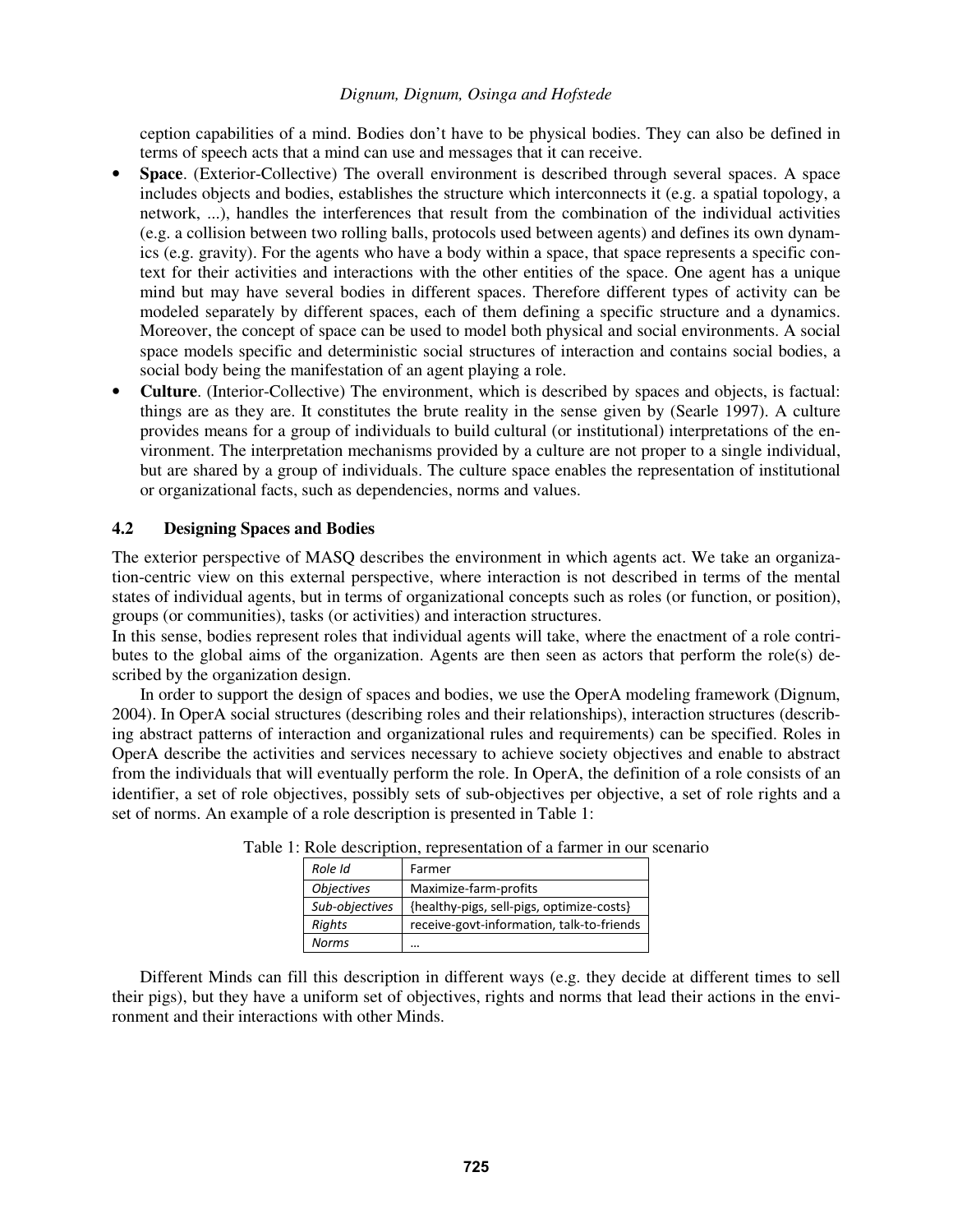

Figure 3: Interaction Structure: workflow of the pig farmers' scenario

 The spaces of the MASQ meta-model can be specified using the Interaction Structure of OperA. In OperA, organizational objectives are structured as a set of meaningful scenes that follow pre‐defined abstract scene scripts. A *scene script* describes a scene by its players (roles), its desired results and the norms regulating the interaction. In the OM, scene scripts are specified according to the requirements of the society. The results of an interaction scene are achieved by the joint activity of the participating roles, through the realization of (sub‐)objectives of those roles. A scene script establishes also the desired *interaction patterns* between roles, that is, a desired combination of the (sub-) objectives of the roles. Scenes define different interaction spaces, involving different actors, and are partially ordered into interaction structures as in

Figure 3.

# **4.3 Designing Cultures**

The Culture quadrant brings together the subjective norms and values shared by a set of agents and the normative constructs determined by the spaces. The culture quadrant influences both the individual minds, by setting a basis for normative reasoning, and the organizational spaces, resulting in explicit constructs for interaction and dependency. In general cultures define how to determine the value or utility of different situations. Currently we are attempting to provide a computational representation of culture characteristics, based on literature and expert judgment. A thorough and extended process of validation this model of cultures is necessary in future work. Culture includes, at least, the following elements:

- Deontic norms, defined as obligations and prohibitions, indicating desired/required behavior as prescribed by the spaces (e.g. *farmers* are obliged to provide health reports to *officials*). These are directly related to the specification of spaces.
- Social norms, that emerge from collective behavior (e.g. *farmers* share best practices with *friends*)
- Culture characteristics, defining the 'propensity' of agents along the cultural dimensions defined in (Hofstede and Hofstede, 2005). In particular, we consider
	- o **UAI** (Uncertainty Avoidance Index). High UAI increases the defensive threshold against change, and the acceptance of government orders. A high level leads to societies led by deontic norms.
	- o **IDV** (Individualism). A high IDV means that agents will follow own goals and beliefs before those of the society (given that they believe that society improves if people act of their own accord and independently).
	- o **PDI** (Power Distance Index). A high level means that individuals are more likely to follow norms coming from authorities. High PDI also means that norms can differ by class
	- o Cultural dimensions have emergent properties when seen in combination. For instance, high UAI and high PDI leads to a pyramid model of organization. The Chinese combination of values is associated with a family model of organization (hence the concept of *guanxi,* the Chinese form of 'extended business family').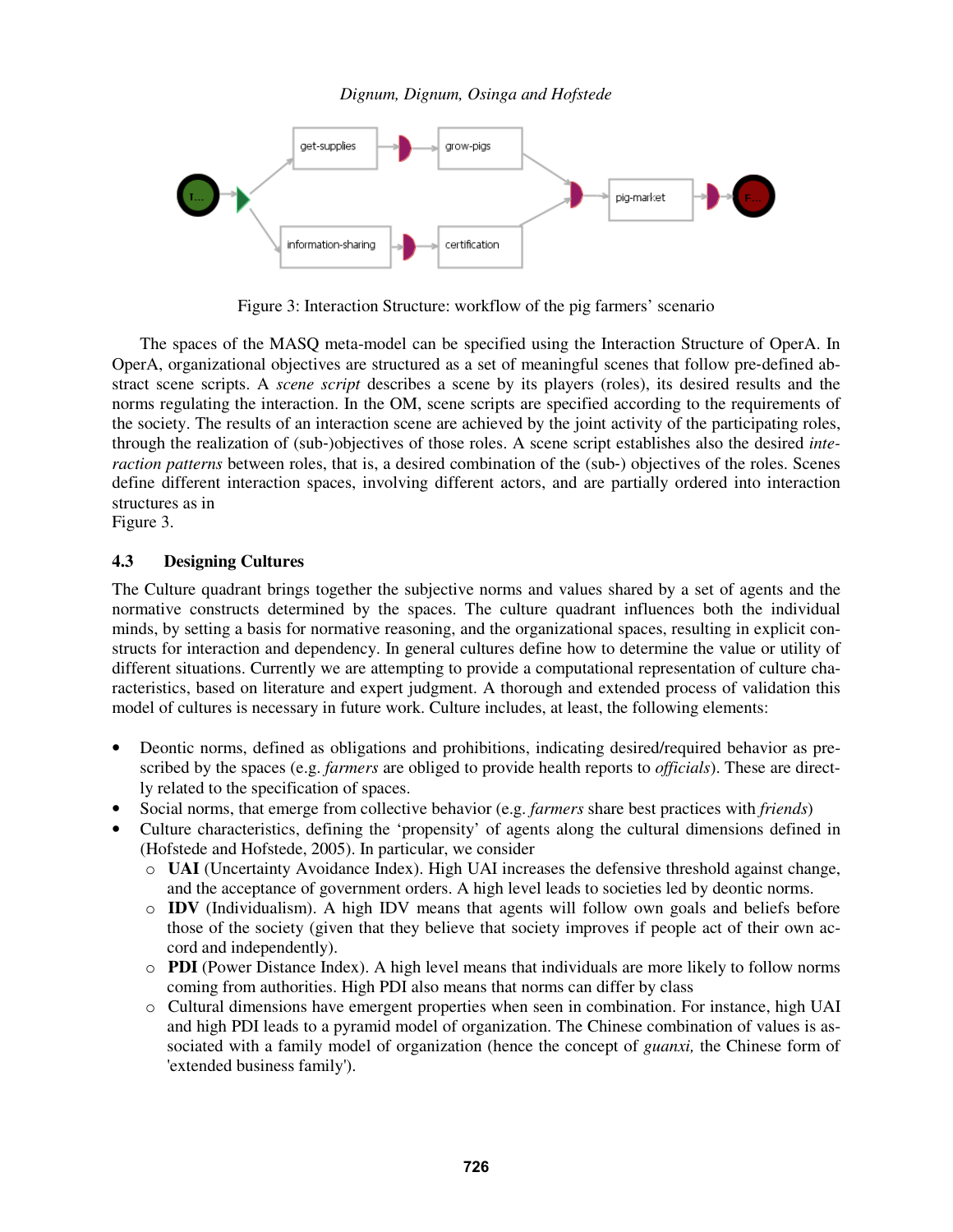The cultural characteristics may also are reflected in the design of spaces. First of all they might influence the number and separation of spaces. E.g. is there a separation between interactions with friends and interactions with officials and farmers. In a high PDI culture these two spaces might have to be separated, while in a low power distance culture they could possibly be merged. Also, in a high PDI culture the social relation determines the interaction protocols to be used. In high PDI, *officials* (higher social power) can just order *farmers* (lower social power) and the order (or information) will be followed. In a low PDI culture, a dialogue between the two is needed that allows for the possibility of argumentation.

#### **4.4 Designing Minds**

Minds have the ability to determine their own actions, plans and beliefs. From the agent's perspective, its behavior is motivated from their own goals and capabilities and determines the reasons and the specific way an agent will enact its role(s) (Dastani, Dignum, and Dignum 2003). That is, minds bring in their own ways into the environment in the sense that each mind will possible enact its roles differently. We don't presume any agent specification framework here but 'traditional' intelligent agent architectures, such as (versions of) BDI architectures seem the most appropriate. In general it holds that richer architectures give more support to model the deliberation over all the different kinds of elements that influence decision making. But simple models are more efficient in the simulation and work well if the way the elements are combined is predefined and simple to program.

 Minds reason about norms and goals depending on their culture and individual preferences. E.g. in low IDV cultures, *farmers* will take decisions that increase profit for the whole community, high PDI is represented by a low threshold to follow orders by *officials*, and high UAI means that *farmers* have an high threshold for risk and consequently are more inclined to follow deontic norms. Following (Dignum, Kinny, and Sonenberg 2002) we use the notation *N<sub>a</sub> φ* to specify a social norm ('it is normal/it is expected that *a* will do  $\varphi'$ ) and  $O_a\varphi$  to specify a deontic norm ('*a* is obliged to do  $\varphi'$ ),  $G_a\varphi$  to represent that agent *a* has goal  $\varphi$ ,  $B_a\varphi$  to represent beliefs, and the operator  $\geq_a$  to indicate the relative priorities or preferences the agent *a* has for different norms and goals. The following are simplified examples of different reasoning rules:

|  | • PDI high: $B_{\text{farmer}} B_{\text{official}} \varphi \rightarrow B_{\text{farmer}} \varphi$ | ( <i>farmer</i> accepts beliefs of <i>officials</i> ) |
|--|---------------------------------------------------------------------------------------------------|-------------------------------------------------------|
|  | • IDV high: $G_a \varphi \geq_a O_a \neg \varphi$                                                 | (individual goals are preferred over norms)           |
|  | • UAI high: $O_a \varphi \geq_a N_a \neg \varphi$                                                 | (deontic norms are preferred over social norms)       |

### **4.5 MASQ for the Pig Farmers Scenario**

The *mind* of an agent is its decision making component. Note that elements of mind do not need to be conscious. The agent needs a *body* to interact with its environment and other agents in it. Interactions occur in a *space*. Each agent has a different body for each space in which it operates, providing it with interactive capabilities. Spaces can implement normative institutions (e.g. as constraints). Bodies and spaces model limited aspects of physical and social environments. Collective interpretations of the environment are the shared *culture* of the group, which includes their agreed governance structures. This culture is not necessarily the same as that in the mind of the agents but is influenced by each other.

 In the initial version of pig farmers simulation, we distinguish two different types of agents: *farmers* and government *officials*. *Farmers* and *officials* interact in the *information-space*. *Farmers* also interact with other *farmers* in the *friends-space*. The physical environment, where *farmers* interact with their pigs, is represented by the *farm-space*. The culture of each space is reflected in the shared norms for that space. Farmers' minds contain the following modules: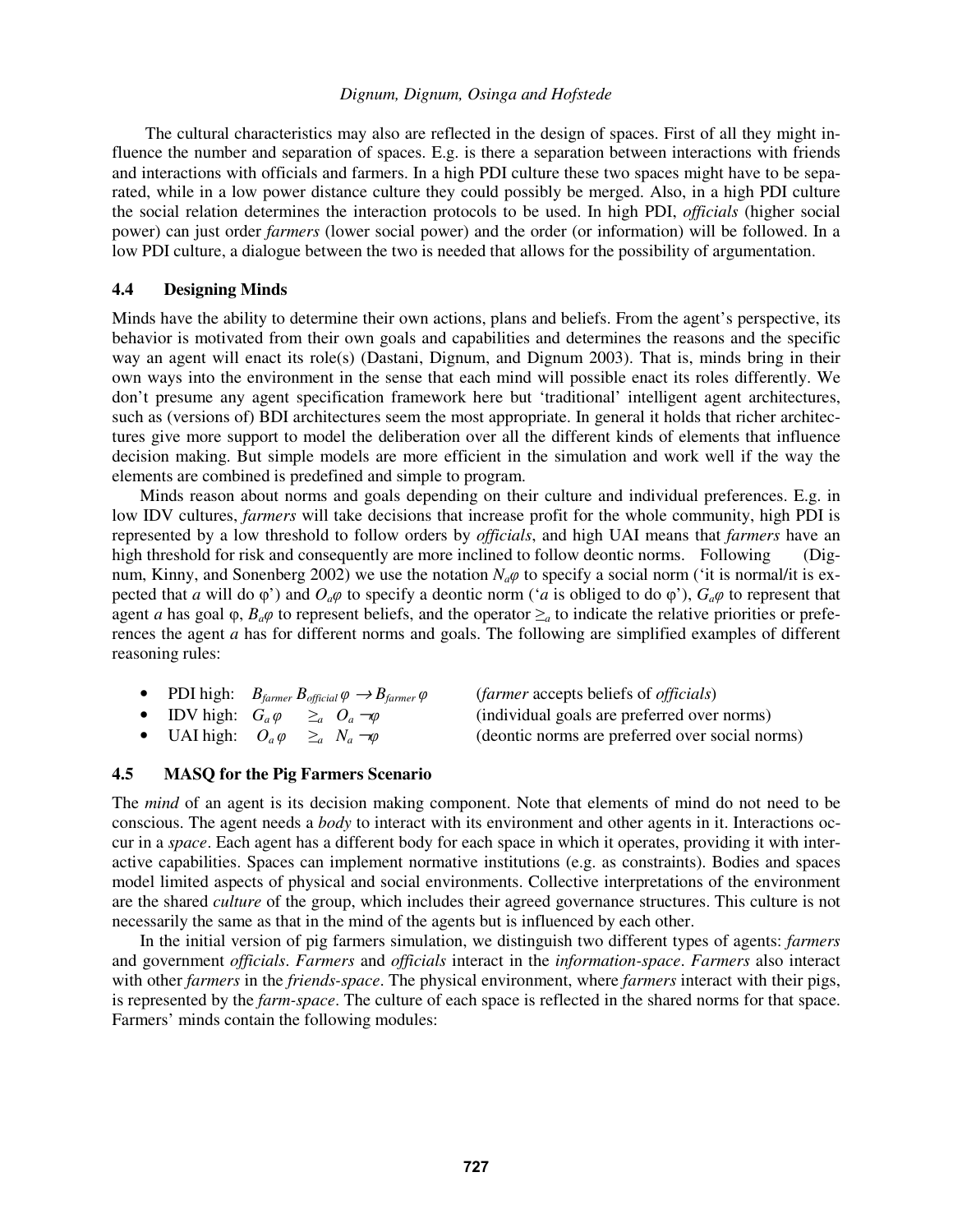- Beliefs, including its perceptions of the world
- Goals, which is this case is to maximize profit by selling its pigs.
- Planning rules, that determine its actions
- Personality. Including its threshold to act on information received from friends and officials

In the in *information-space*, *officials* provide information to *farmers*, introducing them to government policies on pig welfare and farming quality. *Farmers* give feedback on the usefulness of the information to the *officials*. The overall objective for this space is to have all *farmers* know the best suitable practices to raise pigs for their situation. In the *friends-space*, *farmers* want to socialize. This can be done by exchanging information about others, but also by discussing best-practices with each other and deliberate on the collective approach to government policies In both the information-space as well as in the friendsspace rules of encounter are given: describing the communication protocols (e.g. in *the informationspace*, communication is always initiated by the *officials*). In the *farm-space*, *farmers* put their decisions into practice, e.g. feeding methods, buy and sell decisions, health interventions. In Culture, the following elements are represented:

- Norms: *farmers* are obliged to provide health reports to *officials* (which is an imposed norm). An emerged norm might be that farmers share information with their friends
- Culture characteristics: In a collectivist culture like in China, *farmers* take decisions that increase profit for the whole community, the large power distance is represented by a low threshold to follow orders by *officials*, and uncertainty avoidance means that *farmers* have and high threshold for risk (i.e. avoid actions of which they cannot directly evaluate the consequences).

### **5 CULTURAL CHANGE THROUGH NORM CHANGE**

The MASQ metamodel assumes a close interconnection between the individual its environment (where many other individuals co-exist). This reflects the fact that neither individual behavior nor decisions happen in a void, they happen in contexts: a personal history, an environment, a social setting, (Axelrod, 1984, Einhorn and Hogarth, 1981). The many groups one belongs to contribute to shape one's decisions. These contexts constrain individuals' behavior in important ways to enable social interaction; they establish norms of behavior (Greif, 1994). Norms shape our preferences through a process of cultural learning which is a context and group dependent dynamic procedure (Hayakawa, 2000). But what exactly are the mechanisms and influences underlying norm adoption and change?

Two kinds of norms can be distinguished. First, norms can be implemented through authority, i.e. they are imposed, top-down. We call these *institutional norms*. These norms are intentional, deliberate external constraints. Second, norms can emerge from the interactions of agents with each other, i.e. bottomup. We call these *social norms*. The social interactions from which social norms emerge have a certain structure; there are friendships, power relationships, flighty encounters, hero worship and family ties. The social networks an agent belong to, its position in these and the properties of the networks themselves, for example whether they are steep hierarchies or loose connections of equals, will influence the emergence and evolution of social norms and the adoption and internalization of institutional norms (Ajzen and Fishbein 1980; Friedkin 2001).

#### **5.1 Static and Dynamic Models**

MASQ can be seen in two different ways: (1) as a design tool to describe societies and their participants, or (2) as a simulation environment displaying emergent changing behavior. In the first case, links between the different quadrants are fixed and effect of action does not propagate across quadrants. That is, the rules of the game are fixed for the whole duration of the system. On the latter case, interfaces between quadrants enable change to propagate. E.g. if many *farmers* Minds have the belief that pigs should only be fed in the morning, that will eventually become a shared social norm.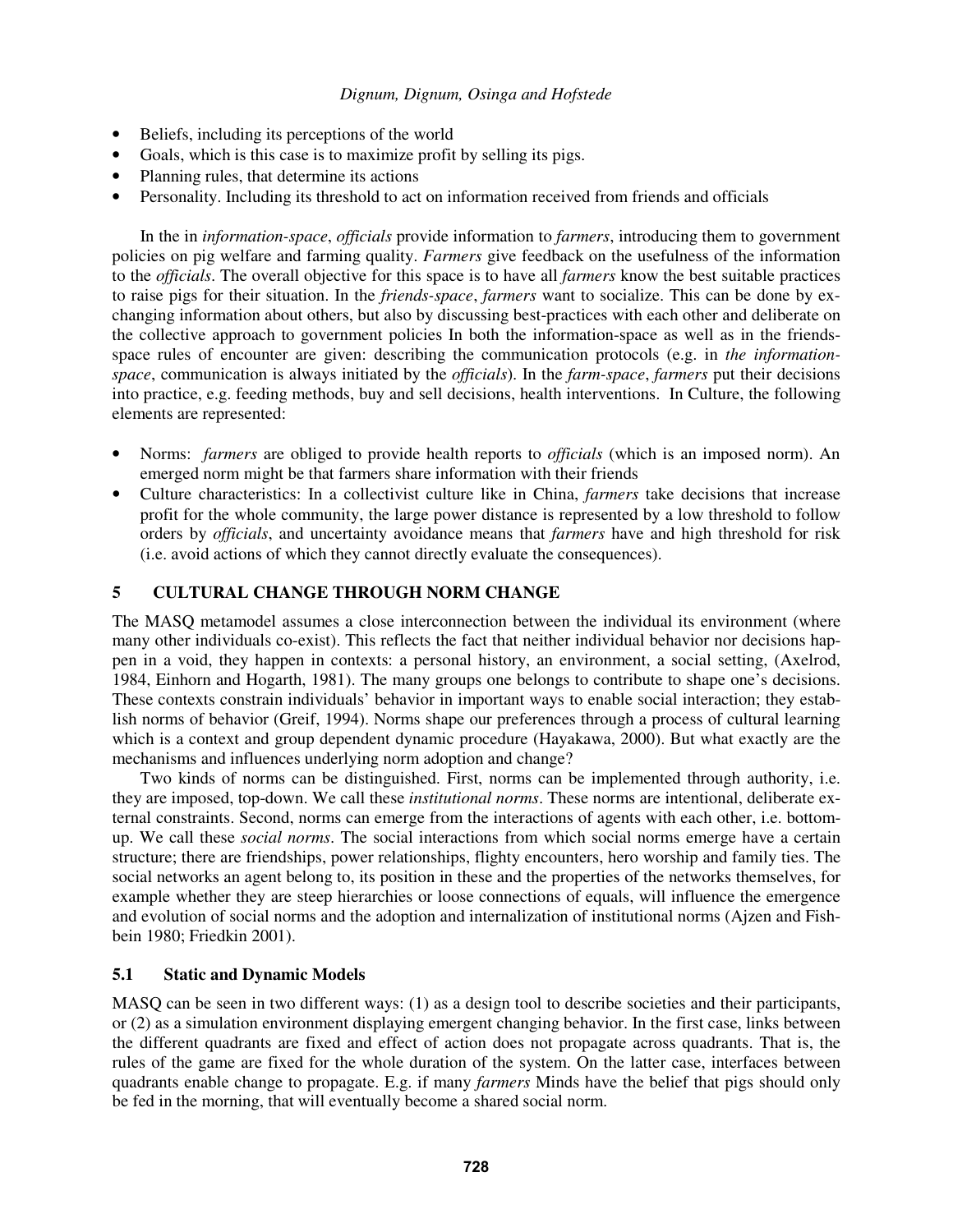

Figure 4: Modeling change in MASQ

Evolution of the system can also be seen in different ways, as depicted in figure 3. For instance, starting from the culture quadrant, (1) changes in culture will lead to changed individual behavior that can eventually lead to changes in the environment, or (2) changes in culture will be enforced in spaces as institutional norms, which lead to different interactions, and eventually to changes in individual behavior. Minds can also influence the Culture, e.g. shared beliefs generate new norms; or the Space quadrant, e.g. changes in goals generate new capabilities that result in new interactions in spaces. Finally, institutional change (in Space or Body quadrants) can lead to changes in minds, e.g. new capabilities and/or constraints for the Bodies lead to new goals for Minds; or to changes in Culture, e.g. new capabilities and/or constraints lead to new norms.

 In this dynamic perspective, we should consider norms from two perspectives, the norms that emerged from the actions of the agents and the imposed norms that are put into place to safeguard some properties of the system as a whole. The main difference between these two types in terms of the MASQ model is that the emerged norms do influence the individual decision process of the agents. However, they do not necessarily have an implementation in the spaces. The imposed norms can be seen as forming institutions in the sense of North (1990). They are an abstract specification of the rules of the game. These norms are implemented through constraints and other mechanisms in the spaces. E.g. the norm that a farmer should provide a health report to an official can be implemented into the information space through a trigger that indicates the farmer to submit a report, or through a mechanism that takes care that an official only provides information if it received the health report, or through a monitoring agent that checks if the health report is sent and if not gives a fine. Of course the imposed norms also influence the agent's decisions. If a farmer knows it should send a health report it can take this into account while planning its activities (either fulfilling the norm or violating it).

#### **5.2 Changing Norms**

Institutional norms can be implemented in different ways, as constraints or as regulations. Representing a norm as a constraint means that there are 'artifacts' in the interaction space that make compliance to the norm unavoidable (e.g. iron gates at the entrance of a metro station), while that using a regulative implementation usually requires that the agents reason about the violation of the norm. Regulative norms are represented in MASQ in the Culture quadrant with a direct link to the Space quadrant, indicating the sanction and monitoring mechanisms determined by the institution.

Institutional norms can be changed *by decree*. For example norms on animal health and wellbeing have changed radically over the past century. These changes have been enshrined in law, stating that maltreating animals is unacceptable. The norm has now been largely accepted whereas others, such as not using mobile phones in cars, are enshrined in law but hardly anyone seems to follow the institutional norm.

 Social norms are the result of individual behavior (repeated and imitated behavior). In most cases, compliance and sanction are not explicitly described in the interaction space, but may have representation in social spaces. Changing social norms is therefore dependent on changes in individual behavior. The more individuals came to follow a certain behavior, the stronger that behavior will become a norm. The ones not following that pattern will be 'looked down' or isolated by the majority. E.g. if most pig farmers believe that pigs should be fed in the morning, the more likely they will take that as a norm, and ones not doing it that way will be pressured to change their behavior. This norm also influences behavior in other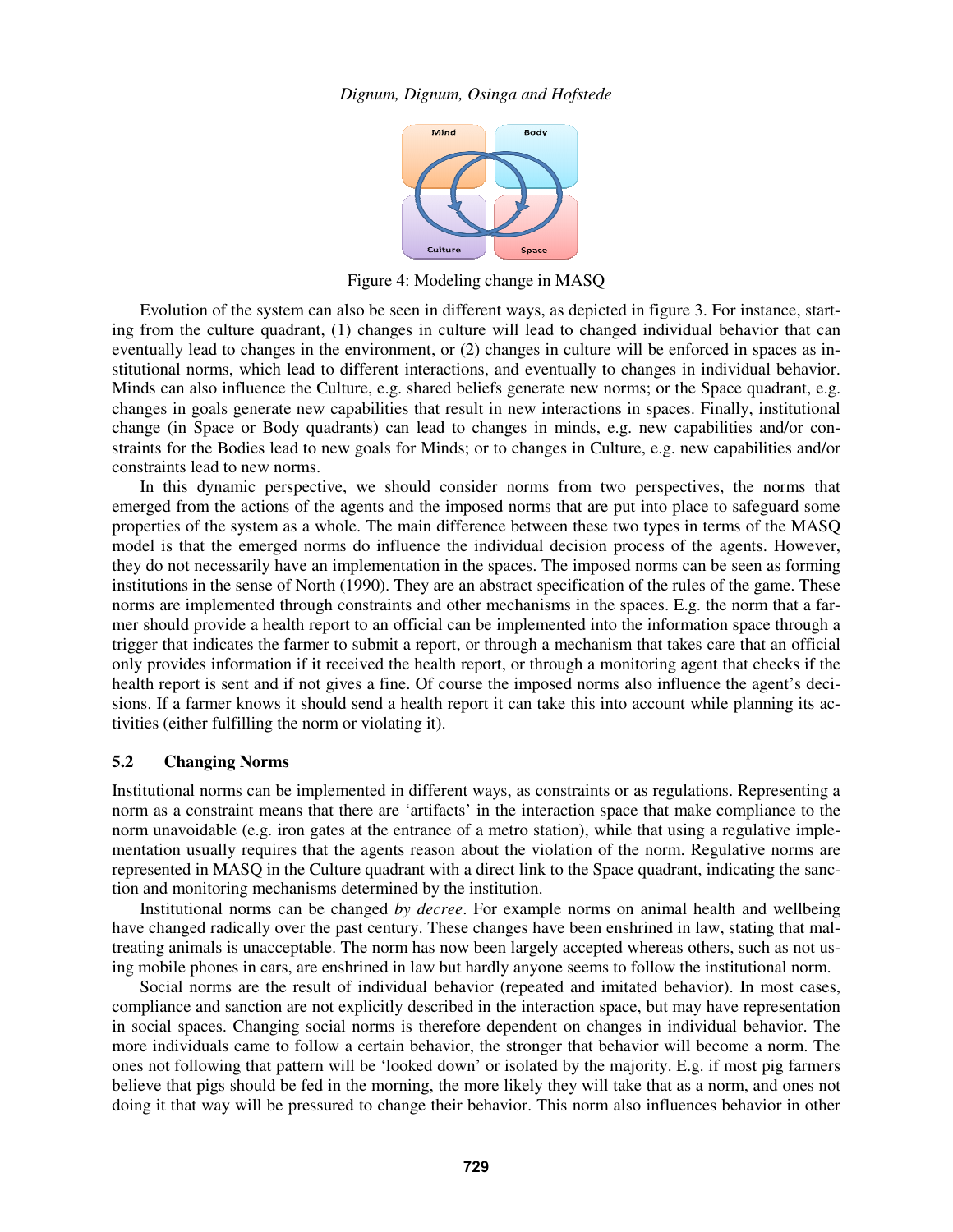ways, e.g. it will not be likely that government officials will call a meeting in the morning because they assume farmers are busy.

 Evidence shows that an institutional norm is most effectively implemented if it is supported by social norms (Licht, 2005), but there is a continuous interaction between the two kinds of norms. In the case where social and institutional norms are aligned they are supporting a value that is shared in that society. The increasing acceptance of and compliance to an institutional norm of non-smoking is the cumulative result of a change in the social norm of smoking. For example, when introducing policy prohibiting pigs to be fed antibiotics, an existing social norm on animal health will make it possible to have an institutional ban on antibiotics which, in turn, further will influence the social norm.

#### **6 CONCLUSIONS**

In this paper we have set out a preliminary framework for simulation support for policy making. We argue that such a simulation tool needs to combine both macro and micro-level models. We presented the MASQ model to describe macro-micro connections. We argue that culture is an integral part of the integration of macro and micro level. We showed how culture is a mix between, on the one hand, emerging phenomena like social norms, and, on the other hand, institutional decisions like laws and regulations. We used the Chinese pig farmers' scenario to illustrate both the specification of the macro-micro model and the way changes occur.

We are currently extending the ideas described in this paper, in applications in different areas including the policies for the introduction of micro-credit and alternative currencies, and business-to-business coordination. Furthermore, we are working on a richer description of culture and individual decision making, specifically on the introduction of values, personality types and reasoning mechanisms.

#### **REFERENCES**

- Ajzen, I. and M. Fishbein. 1980. *Understanding attitudes and predicting social behavior*. New Jersey: Prentice-Hall.
- Axelrod, R. 1984. *The evolution of cooperation*, Basic Books.
- Bainbridge, W. 1984. Computer Simulation of Cultural Drift: Limitations on Interstellar Colonisation. *Journal of the British Interplanetary Society* 37: 420-429
- China. 2007. White paper: The quality and safety of food in China. In: *China Daily*, State Council Information Office. http://www.chinadaily.com.cn/bizchina/2007-08/18/content\_6032837.htm.
- Dastani, M., V. Dignum, and F. Dignum. 2003. Role Assignment in Open Agent Societies. In: *Proceedings of AAMAS'03*, Melbourne, Australia.
- Dignum, F., D. Kinny, and L. Sonenberg. 2002. From Desires, Obligations and Norms to Goals. *Cognitive Science Quarterly*, 2(3-4):407-430.
- Dignum, V. 2004. A Model for Organizational Interaction: Based on Agents, Founded in Logic. Ph.D. thesis, Utrecht University, SIKS 2004-01.
- Dignum, F., V. Dignum and C. Jonker. 2009. Towards Agents for Policy Making, *Multi-Agent-Based Simulation IX*, Lecture Notes in Artificial Intelligence 5269, Springer, pp 141-153
- Einhorn, H. and R. Hogarth.1981. *Behavioral Decision Theory: Processes of Judgment and Choice. Annual Review Psychology* 32:53-88.
- Ferber, J., T. Stratulat, and J. Tranier. 2009. Towards an integral approach of organizations: the MASQ approach. In: Dignum, V. (Ed.), *Multi-agent Systems: Semantics and Dynamics of Organizational Models*. IGI Publishers.
- Friedkin, N. E. 2001. Norm Formation in Social Influence Networks. *Social Neworks* 23(3): 167-189.
- Gilbert, N. 2004. "Open problems in using agent-based models in industrial and labor dynamics," In R. Leombruni and M. Richiardi (Eds.), *Industry and Labor Dynamics: the agent-based computational approach*, World Scientific, pp. 401-405.
- Greif, A. 1994. Cultural Beliefs and the Organization of Society: A Historical and Theoretical Reflection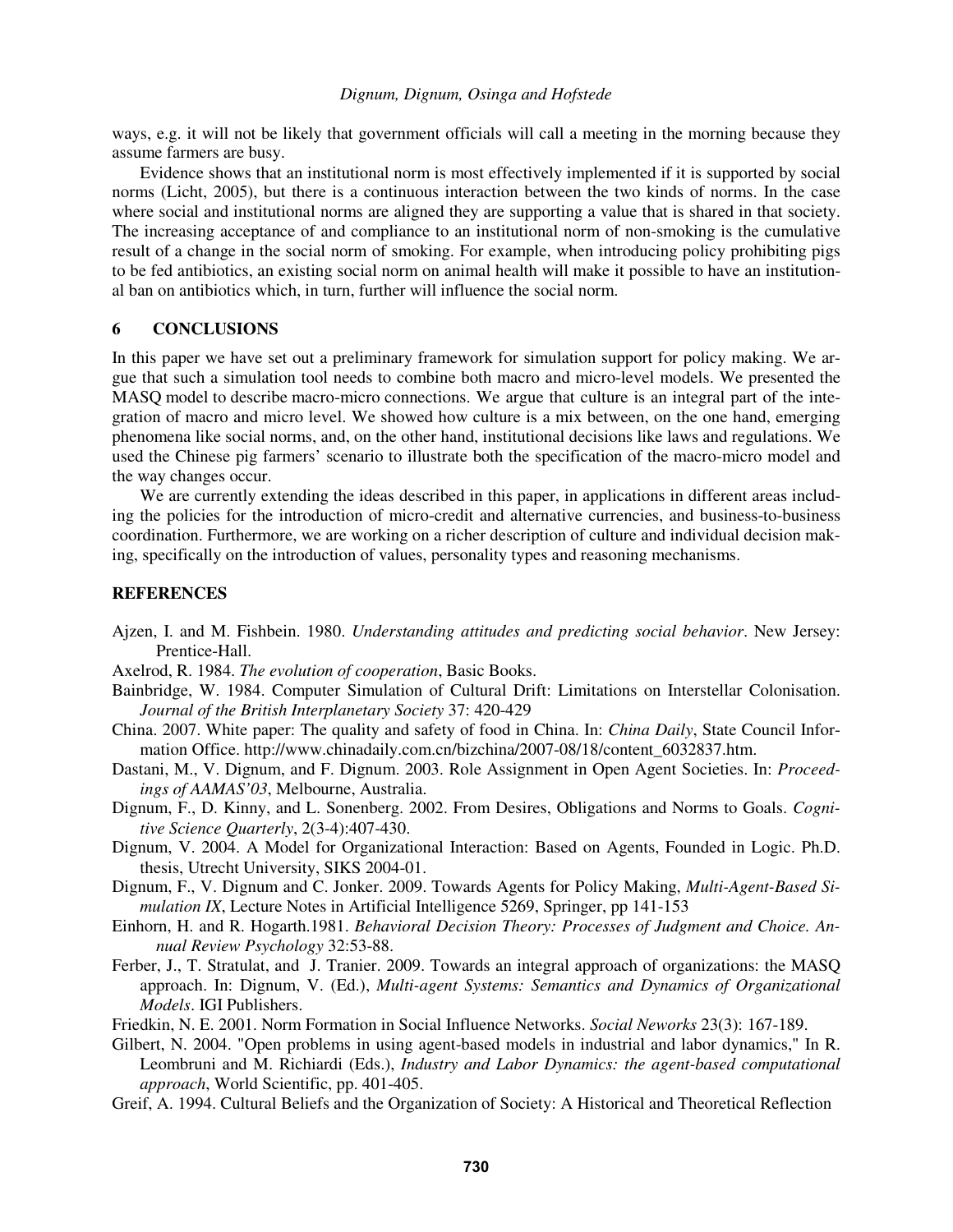on Collectivist and Individualist Societies, *Journal of Political Economy* 102(5): 912-50.

- Grothmann, T. and A. Patt. 2005. Adaptive capacity and human cognition: The process of individual adaptation to climate change, *Global Environmental Change* Part A, 15(3): 199-213.
- Hayakawa, H. 2000. Bounded rationality, social and cultural norms, and interdependence via reference groups*, Journal of Economic Behavior & Organization* 43(1): 1-34.
- Hofstede G. and G.J. Hofstede. 2005. *Cultures and Organizations: the Software of the Mind*, Third Millenium Edition, McGraw Hill.
- Jahiel, A. 1998. The organization of environmental protection in China. *China Quarterly* 156: 757-787.
- Kable, J.W. and P.W. Glimcher. 2007. The neural correlates of subjective value during intertemporal choice. Nat Neuroscience, 10(12):1625–1633.
- Licht, A. N. 2005. *Social Norms and the Law: A Social Institutional Approach*(March 2005). Available at SSRN: http://ssrn.com/abstract=710621 Polity Press.
- Macy, M. W. and R. Willer. 2002. From factors to actors. *Annual Review of Sociology* 28.
- North, D. 1990. *Institutions, Institutional Change and Economic Performance*, Cambridge Univ. Press.
- Osinga, S. A., O. Roozmand, M. R. Kramer, and G. J. Hofstede. 2010. An agent-based model of information management in the Chinese pig sector: top-down versus bottom-up. In Wubben, E. et al. (eds.) *9th Wageningen Int. Conf. on Chain and Network Management (WICaNeM 2010)*, Wageningen Academic Publishers.
- Sampson, R. 1991. Linking the Micro- and Macrolevel Dimensions of Community Social Organization. *Social Forces*, 70(1): 43-64
- Searle, J. 1997. The Construction of Social Reality. Free Press.
- Silverman, B., M. Johns, J. Cornwell, and K. O'Brien. 2006. Human behavior models for agents in simulators and games: Part i: Enabling science with PMFserv. *Presence: Teleoperators and Virtual Environments*, 15(2):139-162.
- Sterman, J. 2000. *Business Dynamics System Thinking and Modeling for a Complex World*. McGraw-Hill Higher Education,.
- Stern, N. 2006. *Review report on the economics of climate change*. HM Treasury, Independent Reviews.
- Tranier, J., V. Dignum, and F. Dignum. 2009. A Multi-Agent Simulation Framework for the Study of Intermediation, *Proc. 6th Conf. of the European Social Simulation Association* (ESSA'09).
- Wilber, K. 2001. *A Theory of Everything: An Integral Vision for Business, Politics, Science and Spirituality*, Shambhala.

### **AUTHOR BIOGRAPHIES**

**VIRGINIA DIGNUM** is an Assistant Professor at the group Information and Communication Technology, Department Technology, Policy and Management, Delft University of Technology, the Netherlands. She got her PhD in 2004 from the Utrecht University. Previously, she worked for more than 12 years in industry. Dr. Dignum is involved in several European and national projects, has organized many international conference and workshops (including AAMAS'05). Her research interest focus on the social relations between people and intelligent systems and agent-based social simulation and the use of agent organization models as a basis for the simulation of societies and their many facets, including culture, norms and values, and social networks. Her email address is  $\langle m, v, \text{dipump}(tudelft.nls)$ .

**SJOUKJE OSINGA** is an Assistant Professor at the group Logistics, Decision and Information Sciences, Wageningen University (Social Sciences), the Netherlands. She has been working in the field of knowledge based systems, knowledge representation issues and web technology. She has been focusing mainly on education, also setting up new courses. In 2006, she spent six month sabbatical leave in China, where she studied the pork chain in general and small-scale pig farmers in particular. She is currently working on a PhD research regarding agent-based models and multi-level information management, with a case study in the Chinese pork sector. Her email address is  $\langle$ sjoukje.osinga@wur.nl>.